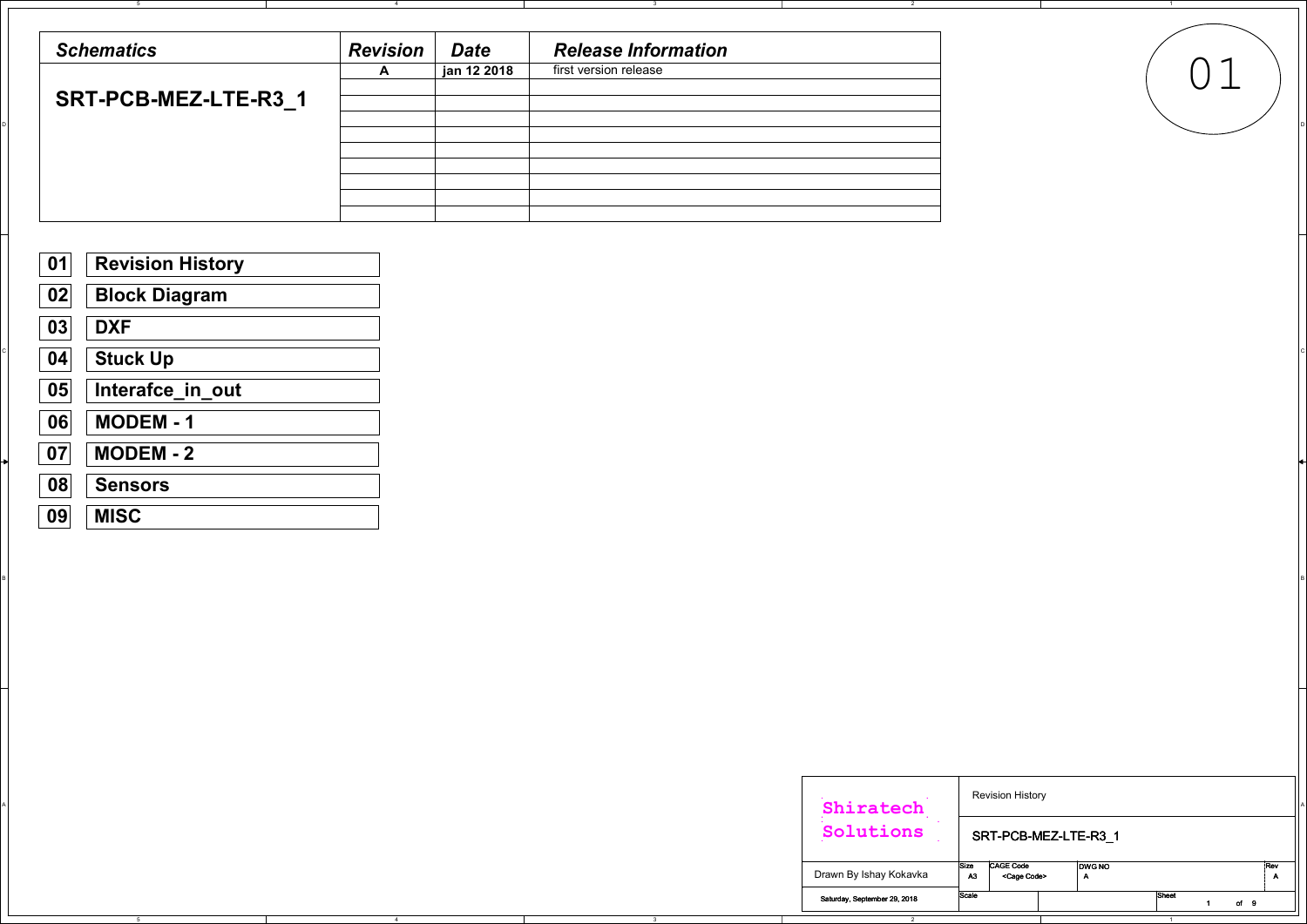4

# New cellular balcony

3

2

1





| ●<br>cococococono cor<br>$\begin{array}{c} 0000000000 \\ 0000000000 \\ \neg \end{array}$<br><u>CLOSED FERENCE POSTERO FERENCE POSTER</u><br><b>Contractor</b><br>$\frac{1}{2} \left( \frac{1}{2} \right) \left( \frac{1}{2} \right) \left( \frac{1}{2} \right) \left( \frac{1}{2} \right)$<br>Qualcomm<br>snapdragon<br>$-0.0$<br>典日<br>, an |                              |                                                  |                                 |
|----------------------------------------------------------------------------------------------------------------------------------------------------------------------------------------------------------------------------------------------------------------------------------------------------------------------------------------------|------------------------------|--------------------------------------------------|---------------------------------|
| $\circ$<br>APOSSIST<br>الكتا الكاسب<br>$\epsilon_{\rm m0.0} = \epsilon_{\rm b0}$<br>$\circ$<br>当共司<br>CHECKE<br>$\circ \circ$<br>O:O<br>KHATFOO<br>00000<br>DragonBoard <sup>m</sup> 410C<br>$\frac{1}{2}$<br>service.                                                                                                                       |                              |                                                  |                                 |
| $\overline{\bigotimes_{0}^{\infty}\bigotimes_{0}^{\infty}\bigotimes_{0}^{\infty}}$<br>$\sim$ 19 $\sim$ 19 $\sim$<br>113111111,<br>$[11 - 21 - 11]$<br>,,,,,,,,,,,<br><b>HEEFER</b><br>Tunnel<br>Alexandria                                                                                                                                   | Shiratech                    | <b>Block Diagram</b>                             |                                 |
| $\Box$<br><b>Service</b><br>nunur<br>usen<br>uusi<br>$\Box$<br>$-4.3.2.1$                                                                                                                                                                                                                                                                    | Solutions                    |                                                  | SRT-PCB-MEZ-LTE-R3_1            |
|                                                                                                                                                                                                                                                                                                                                              | Drawn By Ishay Kokavka       | CAGE Code<br>Size<br>A3<br><cage code=""></cage> | DWG NO<br>Rev                   |
|                                                                                                                                                                                                                                                                                                                                              | Saturday, September 29, 2018 | Scale                                            | Sheet<br>of 9<br>$\overline{2}$ |
| 5<br>$\overline{4}$<br>$\mathbf{3}$                                                                                                                                                                                                                                                                                                          |                              |                                                  | $\sim$ 1                        |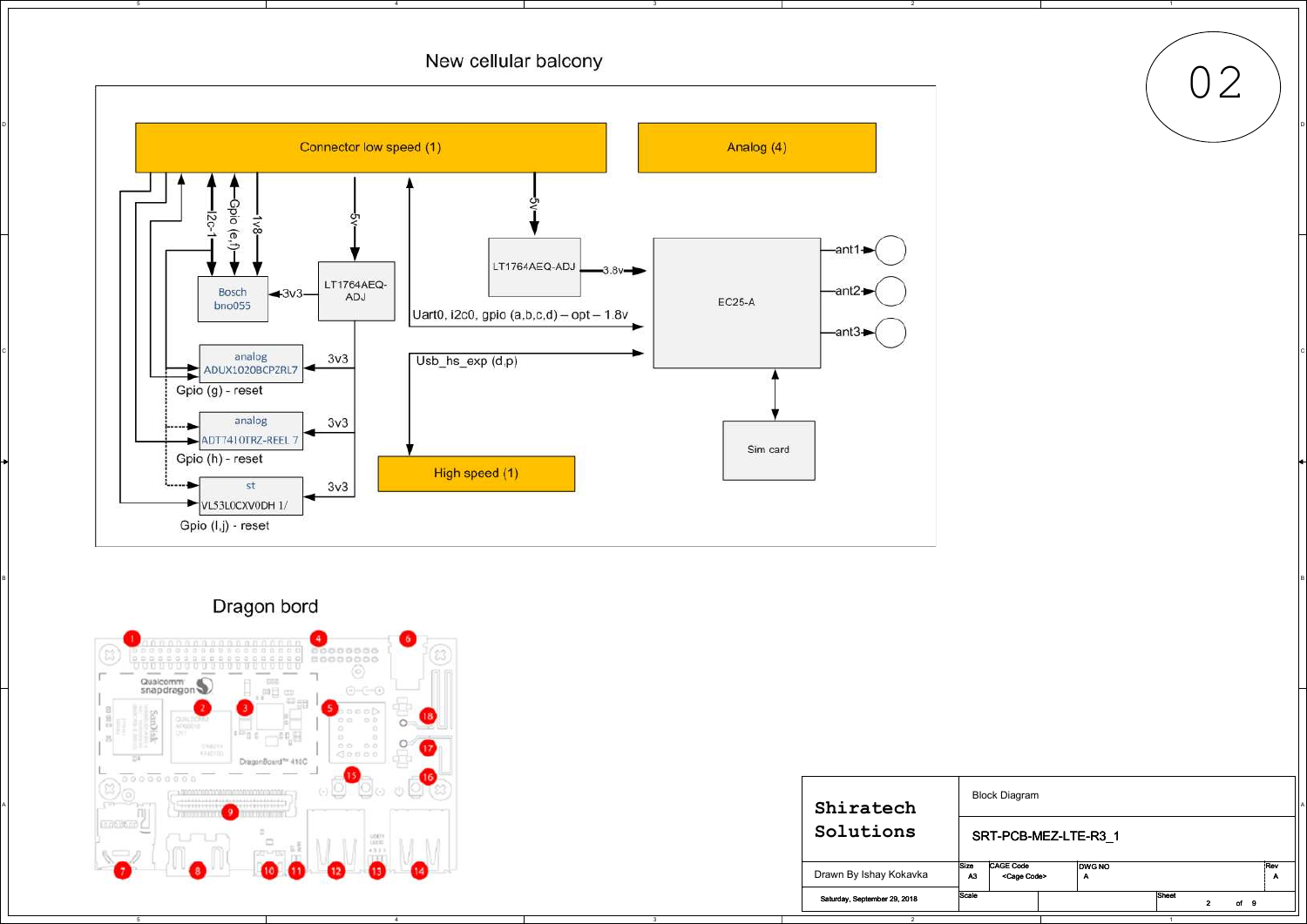

|  |  | Shiratech                    | <b>DXF</b> |                                    |        |       |      |  |
|--|--|------------------------------|------------|------------------------------------|--------|-------|------|--|
|  |  | Solutions                    |            | SRT-PCB-MEZ-LTE-R3_1               |        |       |      |  |
|  |  | Drawn By Ishay Kokavka       | A3         | CAGE Code<br><cage code=""></cage> | DWG NO |       |      |  |
|  |  | Saturday, September 29, 2018 | Scale      |                                    |        | Sheet | of 9 |  |
|  |  |                              |            |                                    |        |       |      |  |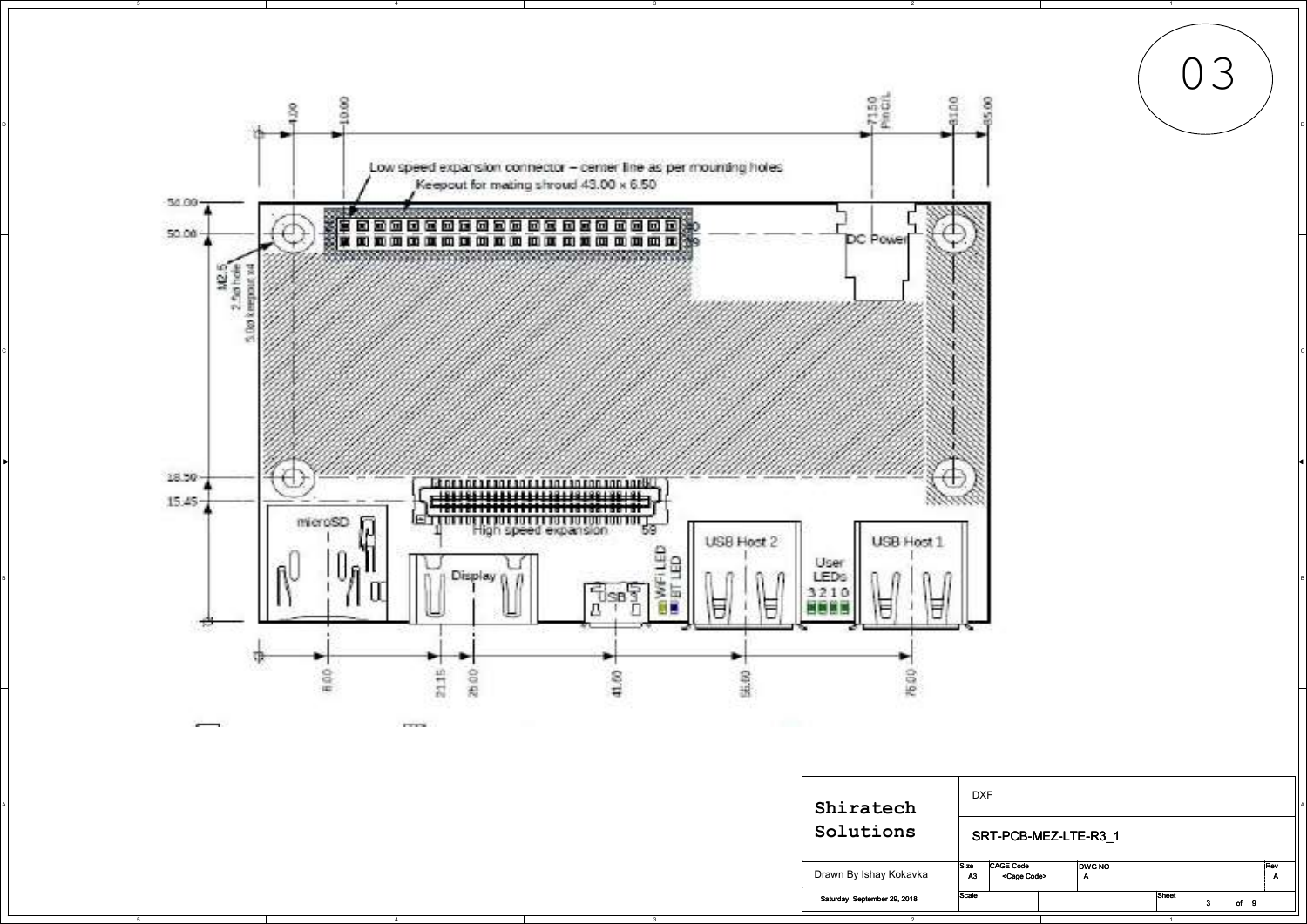4

3

 $\mathsf{C}$ 

2

1

# 20-50 ON -7-5%, NIDTH-15 9 NILS Zdiff=90 +7-5% WIDTH-LI NEL DESTANCE =4 48 NEL





| <b>Contract Contract</b><br><b>COLLE</b> | RECONNENDED: STACKUP FINAL STACKUP TO BE DETERNINED BY VENDOR |                         |                              |                                                   |                      |     |
|------------------------------------------|---------------------------------------------------------------|-------------------------|------------------------------|---------------------------------------------------|----------------------|-----|
|                                          |                                                               |                         |                              |                                                   |                      |     |
|                                          |                                                               |                         |                              |                                                   |                      |     |
|                                          |                                                               |                         |                              |                                                   |                      |     |
|                                          |                                                               |                         | Shiratech                    | Stuck Up                                          |                      |     |
|                                          |                                                               |                         | Solutions                    |                                                   | SRT-PCB-MEZ-LTE-R3_1 |     |
|                                          |                                                               |                         | Drawn By Ishay Kokavka       | CAGE Code<br>Size<br><cage code=""><br/>A3</cage> | DWG NO               | Rev |
|                                          |                                                               |                         | Saturday, September 29, 2018 | Scale                                             | Sheet<br>4 of 9      |     |
| $5^{\circ}$                              | $\sim$ 4                                                      | $\overline{\mathbf{3}}$ |                              |                                                   | $\overline{1}$       |     |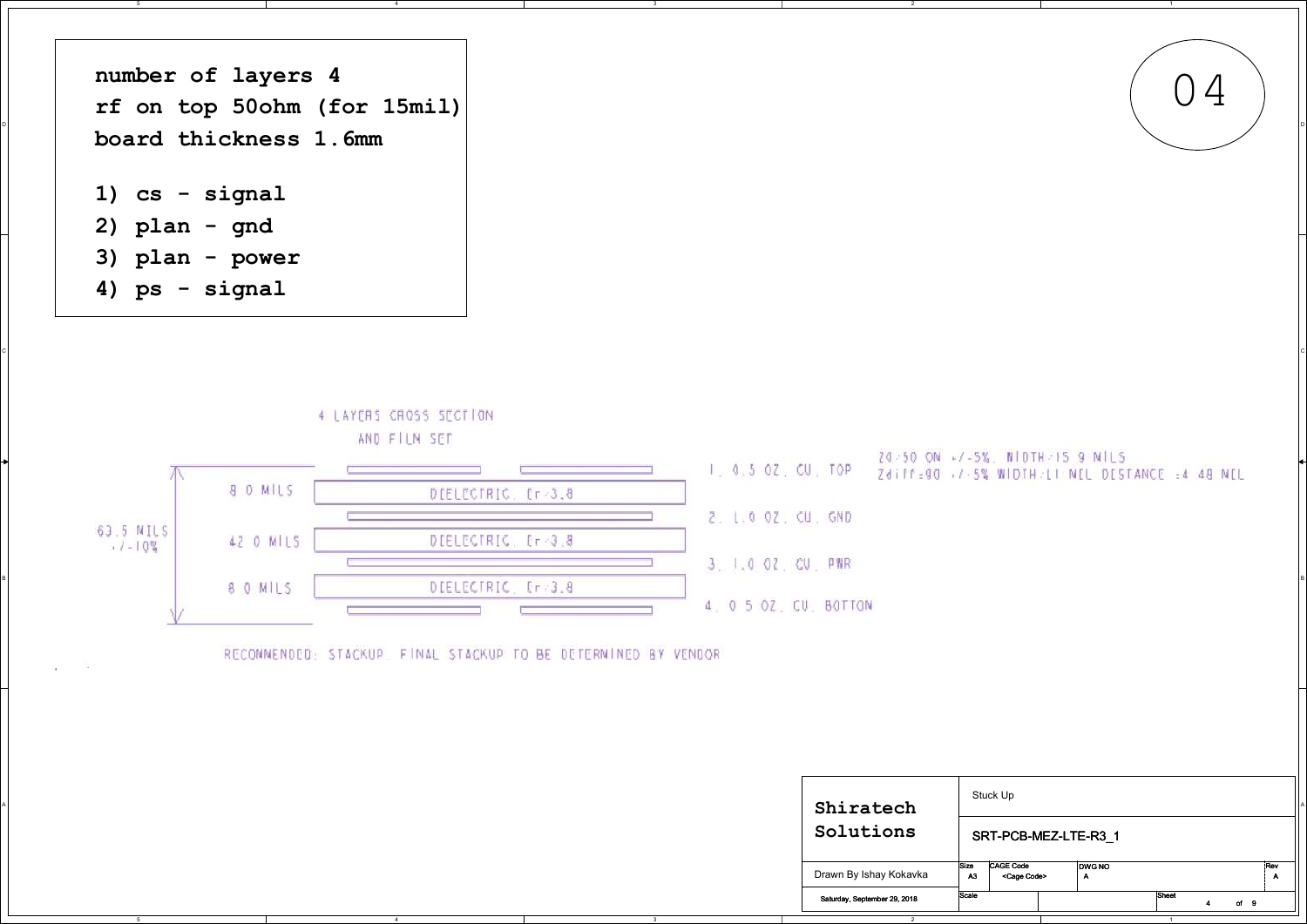4

3

2



| atech           |                   | Interafce in out                          |                    |              |  |      |          |
|-----------------|-------------------|-------------------------------------------|--------------------|--------------|--|------|----------|
| <b>ions</b>     |                   | SRT-PCB-MEZ-LTE-R3 1                      |                    |              |  |      |          |
| shay Kokavka    | <b>Size</b><br>A2 | <b>CAGE Code</b><br><cage code=""></cage> | <b>DWG NO</b><br>A |              |  |      | Rev<br>А |
| tember 29, 2018 | Scale             |                                           |                    | <b>Sheet</b> |  | of 9 |          |
|                 |                   |                                           |                    |              |  |      |          |



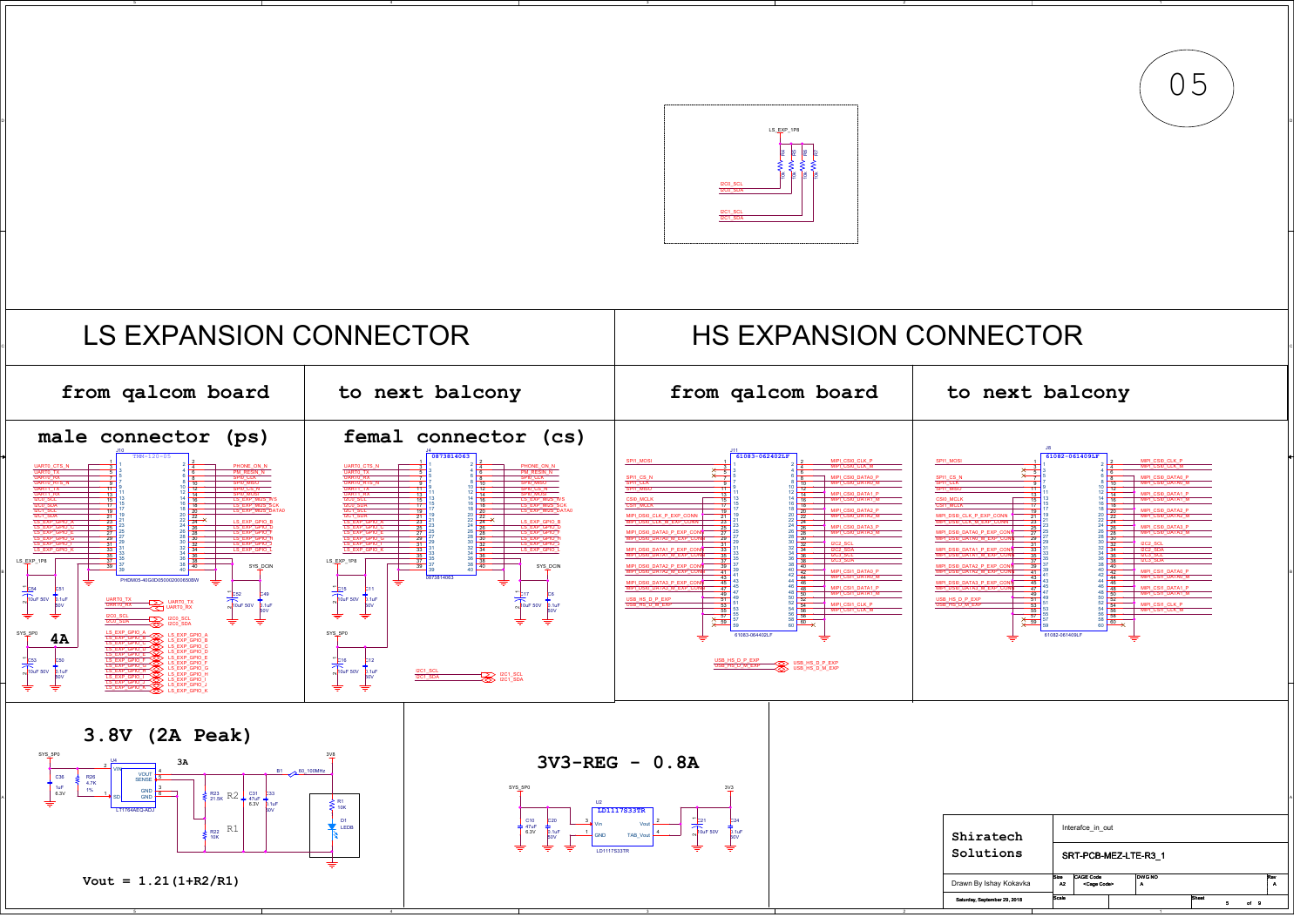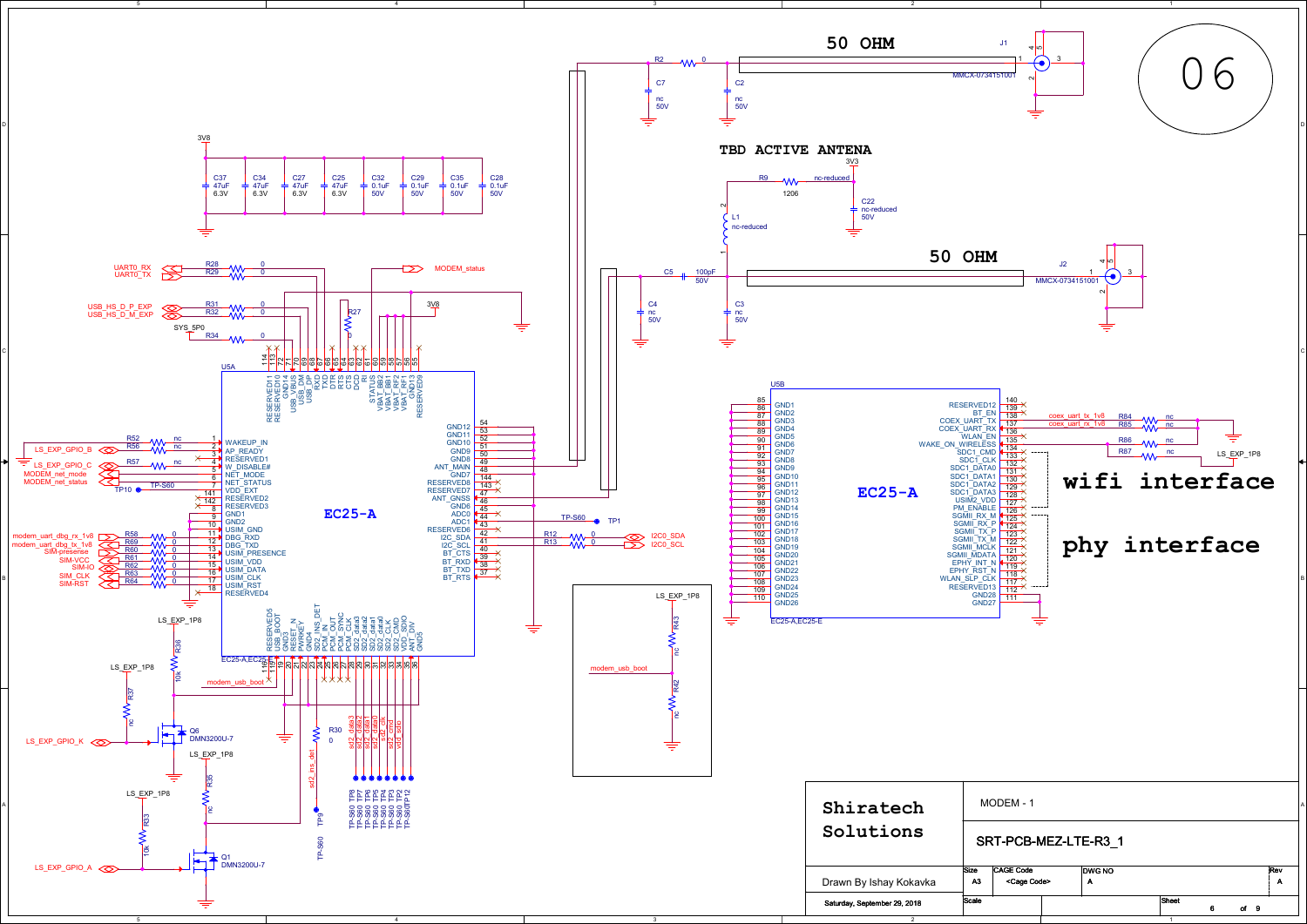5

4

4

3



2

| Shiratech<br>Solutions       | мс<br>SR.  |  |
|------------------------------|------------|--|
| Drawn By Ishay Kokavka       | Size<br>A3 |  |
| Saturday, September 29, 2018 | Scale      |  |





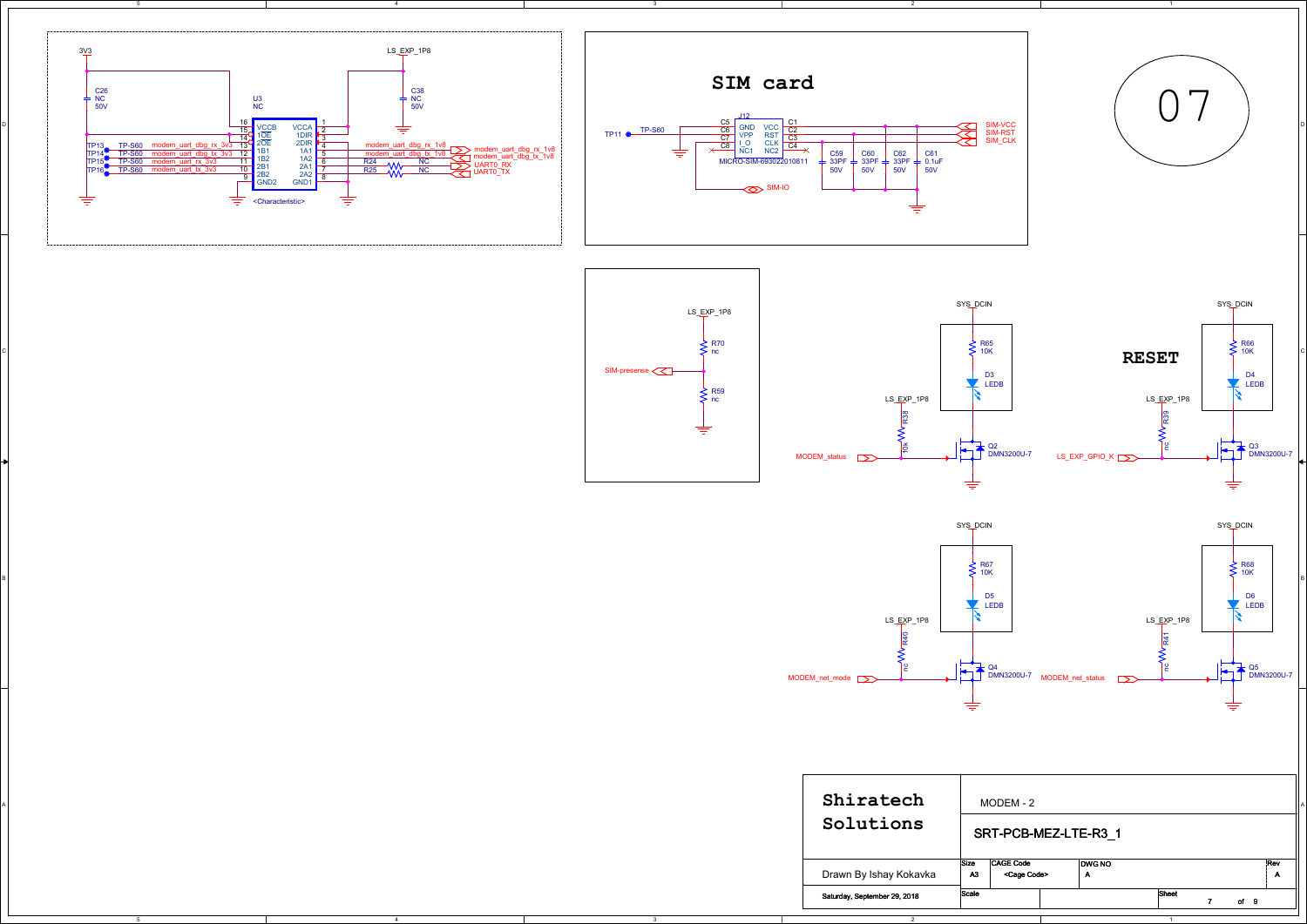